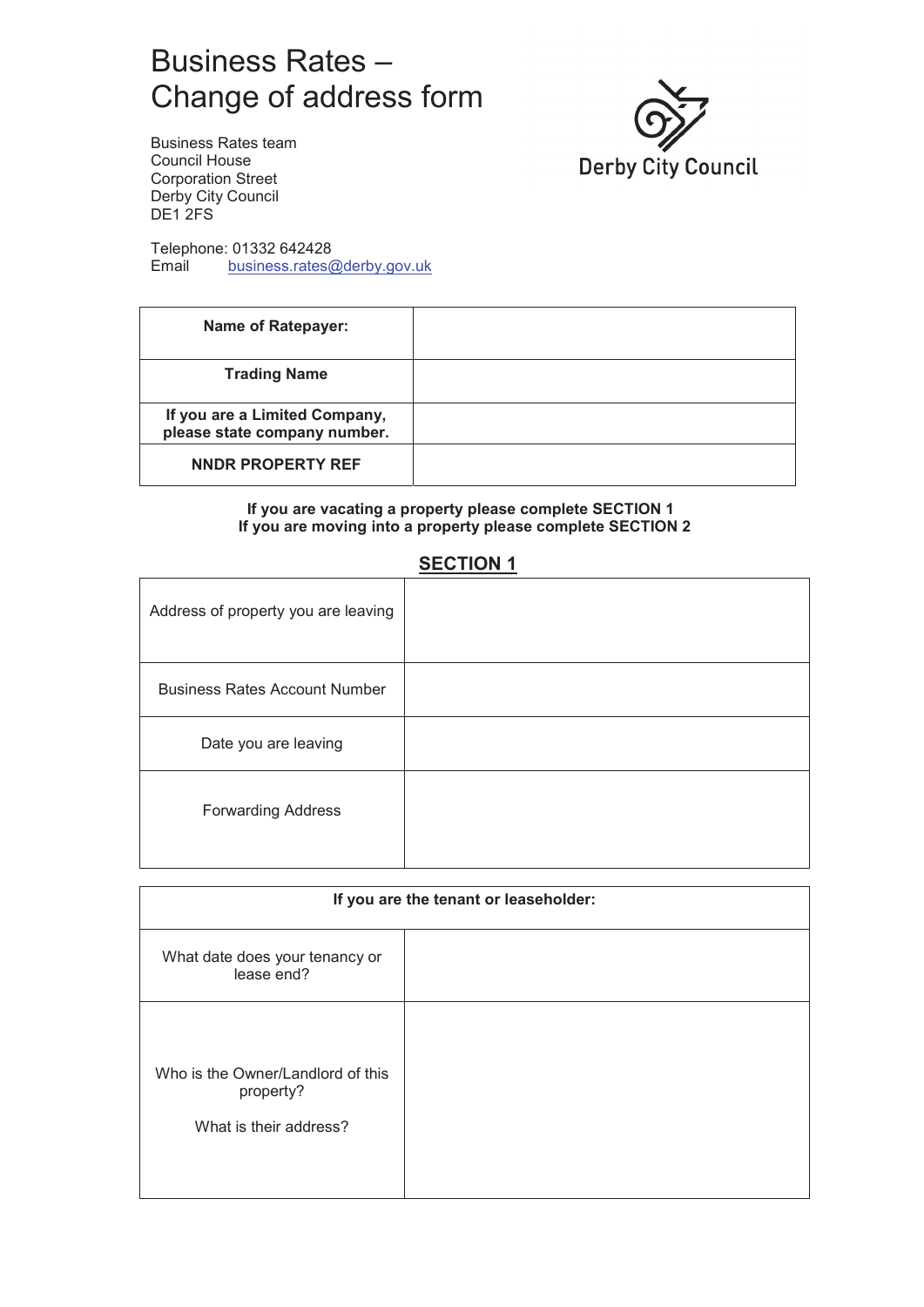| If you own the property:                                  |  |
|-----------------------------------------------------------|--|
| Please give the date you sold the<br>property:            |  |
| Who has purchased the property?<br>What is their address? |  |

## **SECTION 2**

| Address of property you are<br>moving into                                             |  |
|----------------------------------------------------------------------------------------|--|
| The date you are moving in                                                             |  |
| Please state address for<br>correspondence if different from<br>your property address. |  |

| If you are a tenant:                           |  |
|------------------------------------------------|--|
| When did your tenancy begin?                   |  |
| Who is the Landlord?<br>What is their address? |  |

| If you own the property:         |  |
|----------------------------------|--|
| Date you purchased the property: |  |

| Name:             | Signature: |
|-------------------|------------|
| Date:             |            |
| Telephone Number: |            |
| Email Address:    |            |
|                   |            |